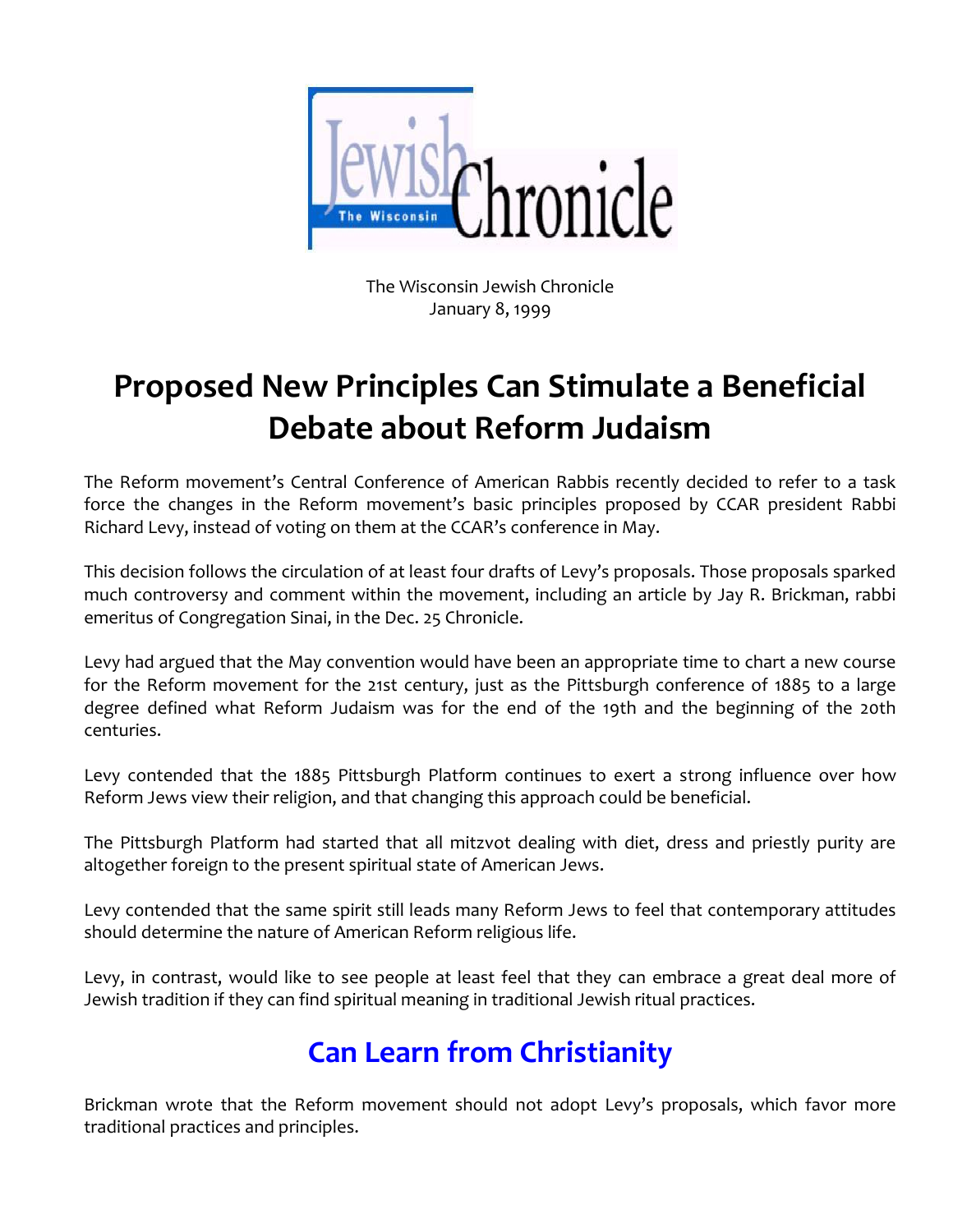As I understand him, Brickman is only seeking to ensure that there will remain a place in the Reform movement for Jews who feel more comfortable with classical Reform Judaism.

Brickman wrote that he understands that Levy will reformulate his principles so that more traditional practices will be encouraged as options and will be considered within the spectrum of Reform practice.

"I have no objection to such a formulation provided it is not slanted in such a way as to suggest that those who are more traditional in their beliefs and practices are better Jews," he wrote.

Today, many Reform congregations are moving toward the greater use of Hebrew, the re-embracing of certain traditions in the synagogue service, the reconsideration of practices related to dietary laws, the wearing of skull-caps, and so forth.

Brickman wants to ensure that those with pure classical Reform principles and practices will not feel ostracized and no longer part of a Reform movement exhibiting these trends. He is right to desire this.

But Brickman also wrote that one of the reasons Protestantism thrives in our country is that it offers a variety of options. This may be partially true.

However, demographers have pointed to a dramatic and consistent decline in the mainline Protestant churches over an extended period. Most of the recent growth of American Christianity has been in the non-denominational churches which have successfully blended a fundamentalist theology with a contemporary liturgical presentation.

We Jews need to study what works – and what doesn't work – for Christianity and see how it can be applied in a Jewish religious context.

There are many differences between Judaism and Christianity theologically and between Jews and Christians sociologically.

But there are many potentially important lessons – ranging from what works architecturally to how to include small children without disturbing the adults – which can and should be studied and applied.

## **More Tradition, Not Less**

If we seek to counter the destructive forces of assimilation, we need an intense and committed form of religion. In a contemporary Jewish context, in my opinion, that would mean more tradition, not less.

It would mean encouraging Jews to reconsider their particularistic identity as Jews alongside their universalistic ethical principles. It would mean encouraging the nurturing of spirituality through increased concern with prayer in all its dimensions.

And it would commit Reform Jews to studying and learning about their religion in a manner consistent with the importance of Judaism for a fully committed Jew.